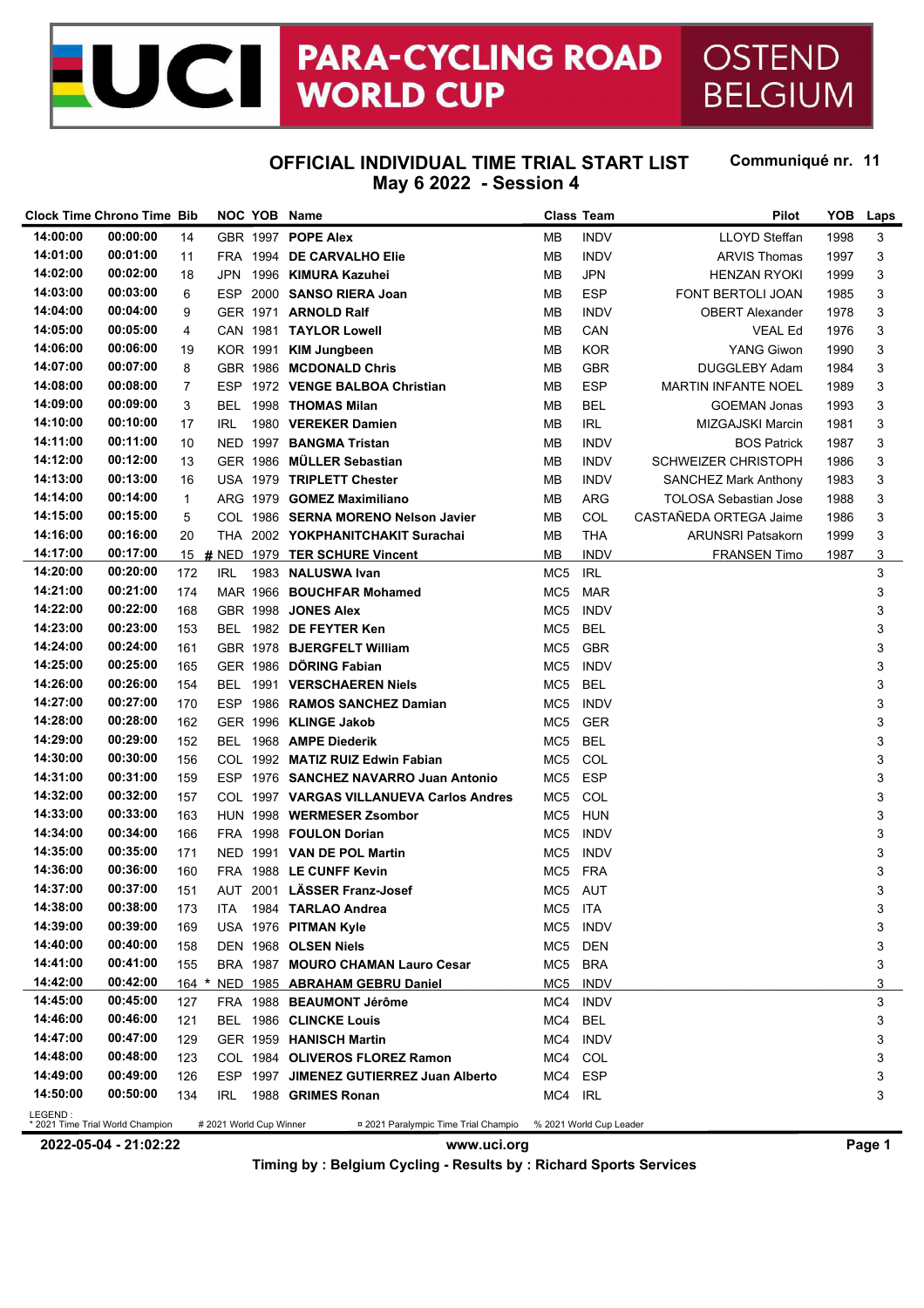#### **PARA-CYCLING ROAD** ICI OSTEND **WORLD CUP BELGIUM**

## **OFFICIAL INDIVIDUAL TIME TRIAL START LIST May 6 2022 - Session 4**

Communiqué nr. 11

|          | <b>Clock Time Chrono Time Bib</b> |     |                         | NOC YOB Name                                                       |                 | <b>Class Team</b>       | Pilot                 | <b>YOB</b> | Laps                    |
|----------|-----------------------------------|-----|-------------------------|--------------------------------------------------------------------|-----------------|-------------------------|-----------------------|------------|-------------------------|
| 14:51:00 | 00:51:00                          | 133 |                         | GER 1980 SCHÄFER Thomas                                            | MC4             | <b>INDV</b>             |                       |            | 3                       |
| 14:52:00 | 00:52:00                          | 138 | SUI                     | 1984 BERNASCONI Fabio                                              | MC4             | SUI                     |                       |            | 3                       |
| 14:53:00 | 00:53:00                          | 125 | <b>ESP</b>              | 1977 HIGUERA RODRIGUEZ Oscar                                       | MC4             | <b>ESP</b>              |                       |            | 3                       |
| 14:54:00 | 00:54:00                          | 139 | SUI                     | 1968 GARNIER Laurent                                               | MC4             | SUI                     |                       |            | 3                       |
| 14:55:00 | 00:55:00                          | 128 | <b>FRA</b>              | 1984 CARLIER Mickael                                               | MC4             | <b>INDV</b>             |                       |            | 3                       |
| 14:56:00 | 00:56:00                          | 140 | SUI                     | 1993 ZEMP Timothy                                                  | MC4             | SUI                     |                       |            | 3                       |
| 14:57:00 | 00:57:00                          | 132 |                         | USA 1975 REILLY Francis                                            | MC4             | <b>INDV</b>             |                       |            | 3                       |
| 14:58:00 | 00:58:00                          | 137 |                         | POL 1989 BERTOLIN Bartlomiei                                       | MC4             | POL                     |                       |            | 3                       |
| 14:59:00 | 00:59:00                          | 130 |                         | USA 1983 HOWARD Christopher James                                  | MC4             | <b>INDV</b>             |                       |            | 3                       |
| 15:00:00 | 01:00:00                          | 136 |                         | NOR 2003 TOUYA Kevin                                               | MC4             | <b>NOR</b>              |                       |            | 3                       |
| 15:01:00 | 01:01:00                          | 141 |                         | USA 1994 TERRELL John                                              | MC4             | <b>USA</b>              |                       |            | 3                       |
| 15:02:00 | 01:02:00                          | 124 |                         | COL 1987 ROBINSON JARAMILLO Joseph                                 | MC4             | COL                     |                       |            | 3                       |
| 15:03:00 | 01:03:00                          | 122 |                         | BRA 1976 GRIZANTE André Luiz                                       | MC4             | <b>BRA</b>              |                       |            | 3                       |
| 15:04:00 | 01:04:00                          |     |                         | 131 * GBR 1995 PEASGOOD George                                     | MC4             | <b>INDV</b>             |                       |            | 3                       |
| 15:05:00 | 01:05:00                          |     |                         | 135 # ITA 1970 PITTACOLO Michele                                   | MC4             | ITA                     |                       |            | 3                       |
| 15:08:00 | 01:08:00                          | 107 |                         | BEL 1982 LEGROS Raphael                                            | MC3             | <b>INDV</b>             |                       |            | 3                       |
| 15:09:00 | 01:09:00                          | 109 |                         | GER 1966 SACHER Wolfgang                                           | MC <sub>3</sub> | <b>INDV</b>             |                       |            | 3                       |
| 15:10:00 | 01:10:00                          | 94  |                         |                                                                    | MC3             | <b>CRC</b>              |                       |            | 3                       |
| 15:11:00 | 01:11:00                          | 106 |                         | CRC 1983 RAABE MENDEZ Henry Esteban<br>FRA 2002 LE ROUSSEAU Gatien | MC3             | <b>INDV</b>             |                       |            | 3                       |
| 15:12:00 | 01:12:00                          |     |                         |                                                                    |                 | <b>INDV</b>             |                       |            |                         |
|          |                                   | 105 |                         | NED 1977 EIJKMAN Wouter                                            | MC3             |                         |                       |            | 3                       |
| 15:13:00 | 01:13:00                          | 101 |                         | ESP 1982 ARCEGA CASTILLO Luis Javier                               | MC3             | <b>INDV</b>             |                       |            | 3                       |
| 15:14:00 | 01:14:00                          | 108 |                         | GER 1971 RUDNICKI Andreas                                          | MC <sub>3</sub> | <b>INDV</b>             |                       |            | 3                       |
| 15:15:00 | 01:15:00                          | 103 |                         | NED 2003 BUUR Hidde                                                | MC <sub>3</sub> | <b>INDV</b>             |                       |            | 3                       |
| 15:16:00 | 01:16:00                          | 113 |                         | KOR 1978 JIN Yongsik                                               | MC <sub>3</sub> | <b>KOR</b>              |                       |            | 3                       |
| 15:17:00 | 01:17:00                          | 111 | IRL.                    | 1986 MURPHY Thomas                                                 | MC <sub>3</sub> | <b>IRL</b>              |                       |            | 3                       |
| 15:18:00 | 01:18:00                          | 100 |                         | GER 1985 WARIAS Steffen                                            | MC <sub>3</sub> | <b>GER</b>              |                       |            | 3                       |
| 15:19:00 | 01:19:00                          | 104 |                         | NED 1997 DRENTH Matthijs                                           | MC <sub>3</sub> | <b>INDV</b>             |                       |            | 3                       |
| 15:20:00 | 01:20:00                          | 112 | JPN                     | 1985 FUJITA Masaki                                                 | MC <sub>3</sub> | <b>JPN</b>              |                       |            | 3                       |
| 15:21:00 | 01:21:00                          | 114 | SUI                     | 1998 FREYWALD David                                                | MC <sub>3</sub> | SUI                     |                       |            | 3                       |
| 15:22:00 | 01:22:00                          | 92  | BEL                     | 1978 VISSERS Jan                                                   | MC <sub>3</sub> | <b>BEL</b>              |                       |            | 3                       |
| 15:23:00 | 01:23:00                          | 110 |                         | FRA 2001 SICOT Valentin                                            | MC <sub>3</sub> | <b>INDV</b>             |                       |            | 3                       |
| 15:24:00 | 01:24:00                          | 95  | ESP                     | 1989 SANTAS ASENSIO Eduardo                                        | MC3             | <b>ESP</b>              |                       |            | 3                       |
| 15:25:00 | 01:25:00                          | 97  |                         | GBR 1999 GRAHAM Finlay                                             | MC3             | <b>GBR</b>              |                       |            | 3                       |
| 15:26:00 | 01:26:00                          | 99  |                         | GER 1982 SCHINDLER Matthias                                        | MC <sub>3</sub> | <b>GER</b>              |                       |            | 3                       |
| 15:27:00 | 01:27:00                          | 115 |                         | USA 1996 MIDDLESTAEDT Noah                                         | MC <sub>3</sub> | <b>USA</b>              |                       |            | 3                       |
| 15:28:00 | 01:28:00                          | 93  |                         | COL 1997 PEREA ARANGO Alejandro                                    | MC <sub>3</sub> | COL                     |                       |            | 3                       |
| 15:29:00 | 01:29:00                          | 98  |                         | g GBR 1989 WATSON Benjamin                                         | MC3             | <b>GBR</b>              |                       |            | 3                       |
| 15:30:00 | 01:30:00                          | 96  |                         | * FRA 1990 BOUZIANI Florian                                        | MC <sub>3</sub> | <b>FRA</b>              |                       |            | 3                       |
| 15:31:00 | 01:31:00                          |     |                         | 102 # NED 1995 BOERSMA Stijn                                       | MC <sub>3</sub> | <b>INDV</b>             |                       |            | 3                       |
| 15:34:00 | 01:34:00                          | 394 | IRL                     | 1995 HEALION Josephine                                             | WB              | <b>IRL</b>              | NÍ REACHTAGÁIN Claire | 1991       | 2                       |
| 15:35:00 | 01:35:00                          | 386 |                         | GBR 1990 CLEGG Elizabeth                                           | WB              | <b>GBR</b>              | <b>SCOTT Helen</b>    | 1990       | $\overline{\mathbf{c}}$ |
| 15:36:00 | 01:36:00                          | 384 |                         | CAN 1990 SHIBLEY Carla                                             | WB              | CAN                     | <b>BROWN Meghan</b>   | 1981       | 2                       |
| 15:37:00 | 01:37:00                          | 392 |                         | GBR 1987 PEASGOOD Alison                                           | WB              | <b>INDV</b>             | <b>SMITH Hazel</b>    | 1986       | 2                       |
| 15:38:00 | 01:38:00                          | 388 |                         | HUN 1992 LENGYEL Zsófia Éva                                        | WB              | <b>HUN</b>              | <b>PUNK Adrienn</b>   | 2000       | 2                       |
| 15:39:00 | 01:39:00                          | 389 |                         | FRA 1983 CENTIS Anne Sophie                                        | WB              | <b>INDV</b>             | <b>DELZENNE Elise</b> | 1989       | $\overline{\mathbf{c}}$ |
| 15:40:00 | 01:40:00                          | 395 |                         | NZL 1984 PASCOE Hannah                                             | WB              | NZL                     | <b>THOMPSON Laura</b> | 1987       | 2                       |
| 15:41:00 | 01:41:00                          | 391 |                         | GBR 1994 HOLT Nia                                                  | WB              | <b>INDV</b>             | <b>COLE Amy</b>       | 2002       | 2                       |
| LEGEND:  | * 2021 Time Trial World Champion  |     | # 2021 World Cup Winner | ¤ 2021 Paralympic Time Trial Champio                               |                 | % 2021 World Cup Leader |                       |            |                         |

**2022-05-04 - 21:02:22 www.uci.org Page 2**

**Timing by : Belgium Cycling - Results by : Richard Sports Services**